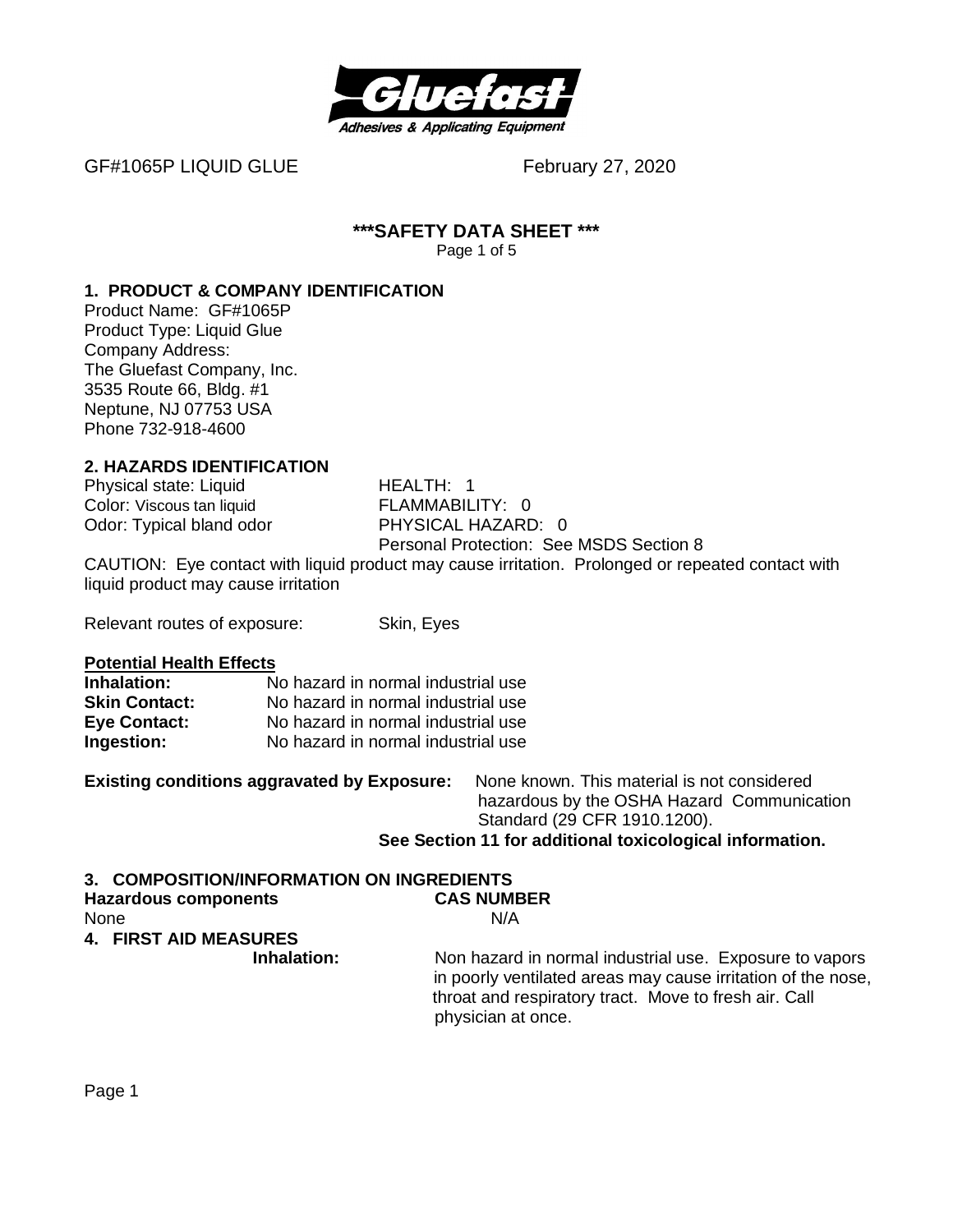

#### **\*\*\*SAFETY DATA SHEET \*\*\***

Page 2 of 5

**Skin contact:** Prolonged or repeated contact with liquid may cause irritation. Wash affected area with soap and water. Launder contaminated clothing before reuse. **Eye contact:** Flush immediately with water for 15 minutes. Consult a physician if irritation persists. **Ingestion:** Not an anticipated route of exposure. Small amounts are not anticipated to be harmful. Do not induce vomiting. Get immediate medical attention. Never give anything by mouth to an unconscious person

| <b>5. FIRE FIGHTING MEASURES</b>        |                                      |
|-----------------------------------------|--------------------------------------|
| <b>Flash point:</b>                     | Non applicable                       |
| Auto ignition temperature:              | Not applicable                       |
| Flammable/Explosive limits - lower:     | Not applicable                       |
| Flammable/Explosive limits - upper:     | Not applicable                       |
| <b>Extinguishing media:</b>             | CO <sup>2</sup> ; Dry chemical; Foam |
| <b>Special firefighting procedures:</b> | Not applicable                       |
| Unusual fire or explosion hazards:      | Not applicable                       |
| <b>Hazardous combustion products:</b>   | Carbon monoxide, carbon dioxide      |
|                                         |                                      |

#### **6. ACCIDENTAL RELEASE MEASURES**

Dike if necessary, contain spill with inert absorbent and transfer to containers for disposal. Keep spilled product out of sewers, watersheds or water systems

**7. HANDLING AND STORAGE**

**Environmental precautions:** Do not allow material to contaminate ground water system. No special environmental precautions required.

**Clean-up methods:** Spills should be taken up with suitable should be taken up with suitable absorbent and placed in containers. Spill area can be washed with water; collect wash water for approved disposal. Do not flush to storm sewer or waterway. Contact state or town municipalities for proper disposal instructions.

**Handling: Handling: Product contains small amount of formaldehyde (less than** 0.1%), which could accumulate in the unvented head space of drums or bulk storage vessels. Open drum in ventilated area. Avoid breathing vapors.

**Storage:**. Store at room temperature. Rotate stock using oldest material first. Shelf life is six months. *KEEP FROM FREEZING*.

Page 2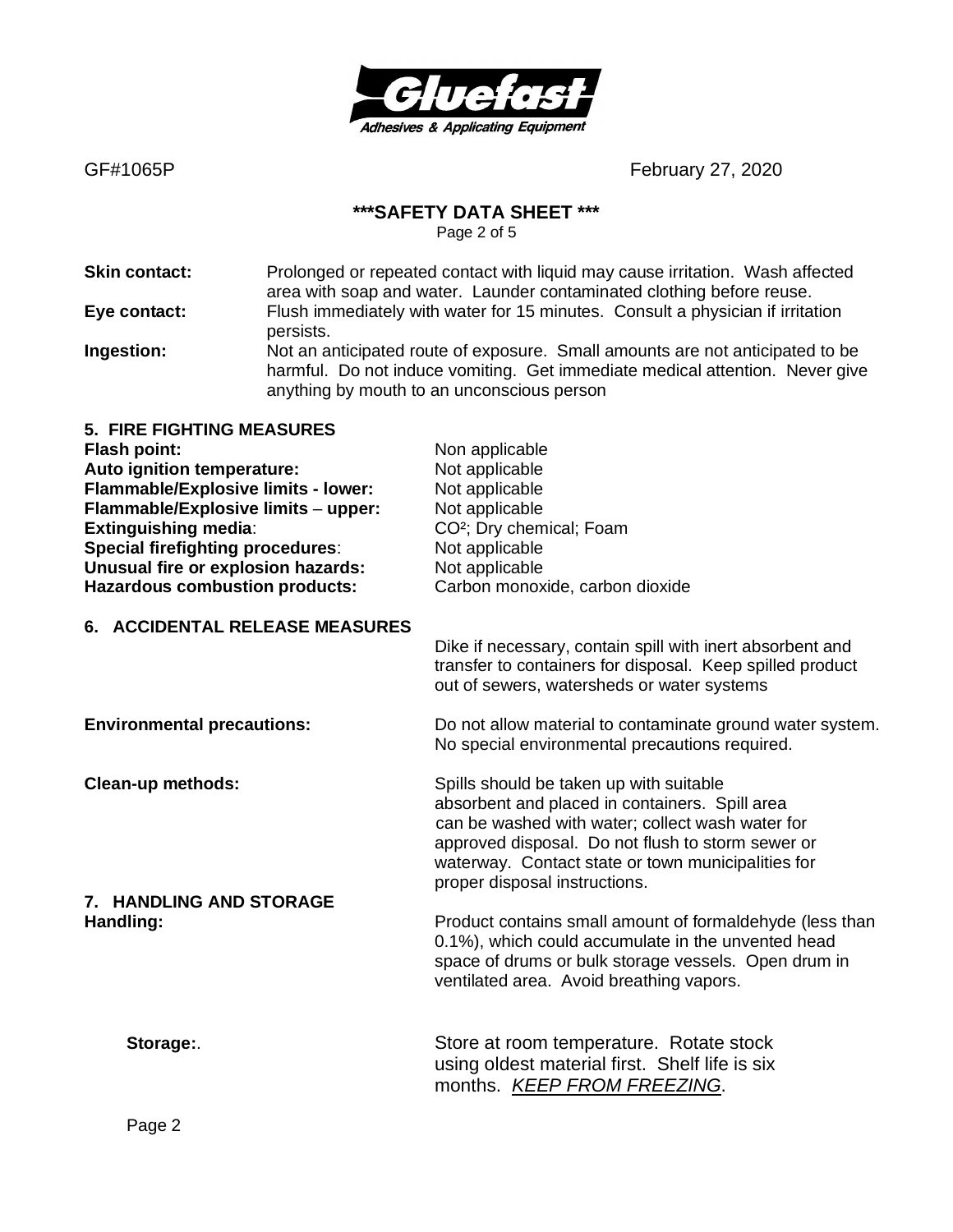

# **\*\*\*SAFETY DATA SHEET \*\*\*** Page 3 of 5

#### **8. EXPOSURE CONTROLS/PERSONAL PROTECTION**

**Employers should complete an assessment of all workplaces to determine the need for, and selection of, proper exposure controls and protective equipment for each task performed.**

| <b>Hazardous components</b>                                  | <b>ACGIH TLV</b>                                                                                                                                                              | <b>OSHA PEL</b>                                                                                                                                                                                                                                                                                                      | <b>AIHA WEEL</b> | <b>OTHER</b> |
|--------------------------------------------------------------|-------------------------------------------------------------------------------------------------------------------------------------------------------------------------------|----------------------------------------------------------------------------------------------------------------------------------------------------------------------------------------------------------------------------------------------------------------------------------------------------------------------|------------------|--------------|
| None                                                         | None                                                                                                                                                                          | None                                                                                                                                                                                                                                                                                                                 | None             | None         |
| <b>Engineering controls:</b>                                 | General room ventilation is usually adequate. Local<br>exhaust ventilation is recommended when general<br>ventilation is not sufficient to control airborne<br>contamination. |                                                                                                                                                                                                                                                                                                                      |                  |              |
| <b>Respiratory protection:</b>                               |                                                                                                                                                                               | No personal respiratory protective equipment normally<br>required. Where the potential exists for exposure to<br>decomposition products due to heating or elevated<br>temperatures, wear NIOSH approved respiratory<br>protection as appropriate. Observe OSHA regulations<br>for respiratory use (29 CFR 1910.134). |                  |              |
| <b>Eyeface protection:</b>                                   |                                                                                                                                                                               | Safety goggles or safety glasses with side shields. Full<br>face protection should be used if the potential for<br>splashing or spraying of product exists.                                                                                                                                                          |                  |              |
| <b>Skin protection:</b>                                      | protective clothing.                                                                                                                                                          | Use impermeable gloves and protective clothing as<br>necessary to prevent skin contact. Wear suitable                                                                                                                                                                                                                |                  |              |
| 9. PHYSICAL AND CHEMICAL PROPERTIES                          |                                                                                                                                                                               |                                                                                                                                                                                                                                                                                                                      |                  |              |
| <b>Physical state:</b>                                       | Liquid                                                                                                                                                                        |                                                                                                                                                                                                                                                                                                                      |                  |              |
| Color:                                                       | Tan                                                                                                                                                                           |                                                                                                                                                                                                                                                                                                                      |                  |              |
| Odor:                                                        | Typical bland odor                                                                                                                                                            |                                                                                                                                                                                                                                                                                                                      |                  |              |
| <b>Odor threshold:</b>                                       | Not available                                                                                                                                                                 |                                                                                                                                                                                                                                                                                                                      |                  |              |
| Ph:                                                          | 9.0                                                                                                                                                                           |                                                                                                                                                                                                                                                                                                                      |                  |              |
| <b>Vapor Pressure:</b>                                       | 17.5 $(20 c)$                                                                                                                                                                 |                                                                                                                                                                                                                                                                                                                      |                  |              |
| <b>Boiling Point/range:</b>                                  | $>212F$                                                                                                                                                                       |                                                                                                                                                                                                                                                                                                                      |                  |              |
| <b>Freezing Point/range:</b>                                 | Below 32°F                                                                                                                                                                    |                                                                                                                                                                                                                                                                                                                      |                  |              |
| Specific gravity:                                            | 1.180                                                                                                                                                                         |                                                                                                                                                                                                                                                                                                                      |                  |              |
| Vapor density:                                               | 0.62                                                                                                                                                                          |                                                                                                                                                                                                                                                                                                                      |                  |              |
| <b>Flash Point:</b>                                          | Not applicable                                                                                                                                                                |                                                                                                                                                                                                                                                                                                                      |                  |              |
| Flammable/Explosive limits - lower:                          | Not applicable                                                                                                                                                                |                                                                                                                                                                                                                                                                                                                      |                  |              |
| Flammable/Explosive limits - upper:                          | Not applicable                                                                                                                                                                |                                                                                                                                                                                                                                                                                                                      |                  |              |
| <b>Autoignition temperature:</b><br><b>Evaporation rate:</b> | Not applicable<br>1 (Water)                                                                                                                                                   |                                                                                                                                                                                                                                                                                                                      |                  |              |
| Solubility in water:                                         | <b>Miscible</b>                                                                                                                                                               |                                                                                                                                                                                                                                                                                                                      |                  |              |
| <b>Partition coefficient (n-octanol/water)</b>               | Not available                                                                                                                                                                 |                                                                                                                                                                                                                                                                                                                      |                  |              |
| <b>VOC content:</b>                                          | <b>NIL</b>                                                                                                                                                                    |                                                                                                                                                                                                                                                                                                                      |                  |              |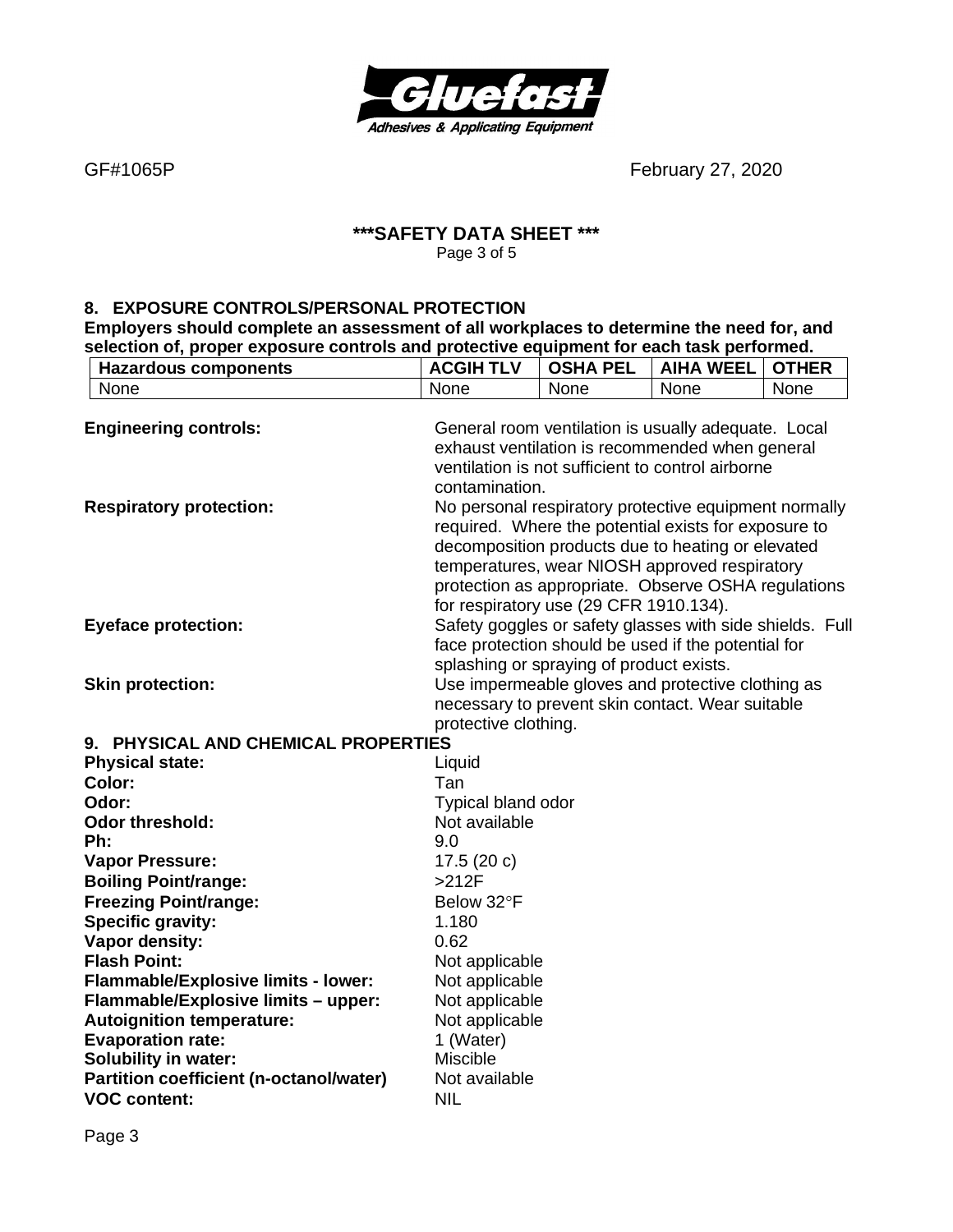

#### **\*\*\*SAFETY DATA SHEET \*\*\***

Page 4 of 5

#### **10. STABILITY AND REACTIVITY**

| Stability                        | Stable                           |
|----------------------------------|----------------------------------|
| Hazardous reactions:             | Will not occur.                  |
| Hazardous decomposition products | Carbon Monoxide, carbon dioxide  |
| Incompatible materials:          | Materials that react with water. |
| Conditions to avoid:             | Do not freeze.                   |

### **11. TOXICOLOGICAL INFORMATION**

| <b>Hazardous components</b> |      | NTB Carcinogen   IARC Carcinogen               | <b>OSHA Carcinogen</b><br>(Specifically Regulated) |
|-----------------------------|------|------------------------------------------------|----------------------------------------------------|
| None                        | None | <b>None</b>                                    | None                                               |
|                             |      |                                                |                                                    |
| <b>Hazardous components</b> |      | <b>Health Effects/</b><br><b>Target Organs</b> |                                                    |
| None                        |      | None                                           |                                                    |

#### **12. ECOLOGICAL INFORMATION**

Ecological information: N/A

#### **13. DISPOSAL CONSIDERATIONS**

#### **Information provided is for unused product only.**

| Recommended method of disposal: | Legal disposition of waste is the responsibility of the<br>owner/generator of the waste. Applicable federal, state<br>and/or local regulations must be followed during<br>treatment, storage, or disposal of waste containing this<br>product. |
|---------------------------------|------------------------------------------------------------------------------------------------------------------------------------------------------------------------------------------------------------------------------------------------|
| Hazardous waste number:         | Not a RCRA hazardous waste.                                                                                                                                                                                                                    |
|                                 |                                                                                                                                                                                                                                                |

# **14. TRANSPORT INFORMATION**

U.S. Department of Transportation Ground (49 CFR) Proper shipping name: GF1065PGL, GF1065PPL, GF1065PDR Hazard class or division: None Identification number: None Packing group: Carton, 5-gallon pail, 55 gallon drum Product is not regulated, non hazardous and not restricted for transport by air or water.

Page 4